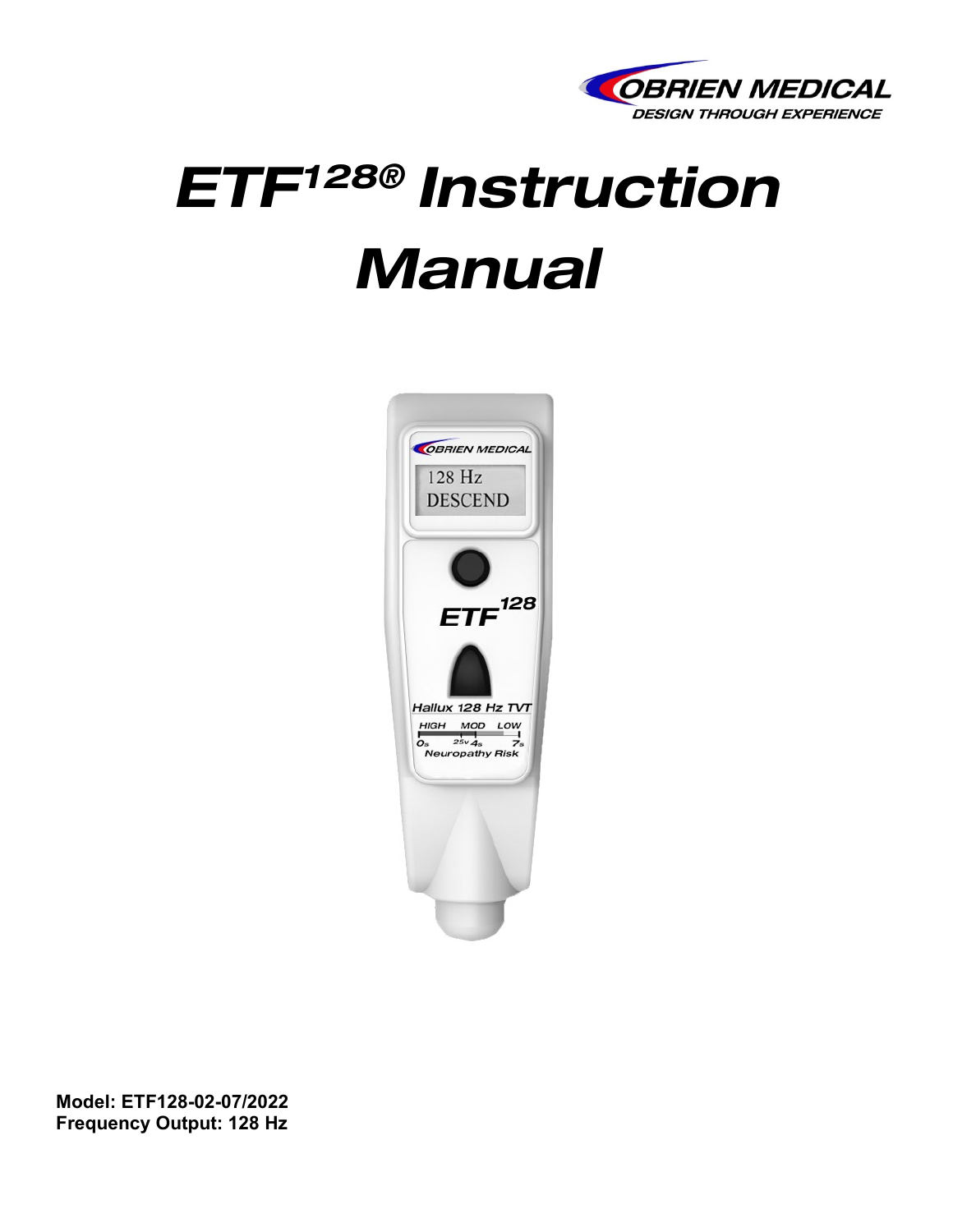

#### *ETF128* **® Instruction Manual**

#### **Introduction**

The *ETF128* has been engineered to be an efficient, point-of-care neurological screening instrument. Basic clinical usage and maintenance are presented in this manual. Users will find more clinically-related information in the *ETF128 White Paper/FAQ* found on our website.

#### **Intended Use**

The **ETF<sup>128</sup>** is used by professional healthcare providers to determine the status of vibratory sensation in humans.

#### **Contraindications**

There are no known contraindications to use of the *ETF128*.



- Avoid immersion.
- Avoid dropping as impact may damage the vibration mechanism.
- Avoid using in temperatures below 60°F (15.5°C) as it may affect the frequency output.
- **WARNING:** No modification of this equipment is allowed.
- **WARNING:** Do not modify this equipment without authorization of the manufacturer.
- **WARNING:** If this equipment is modified, appropriate inspection and testing must be conducted to ensure continued safe use of the equipment.

#### **Directions for Use**

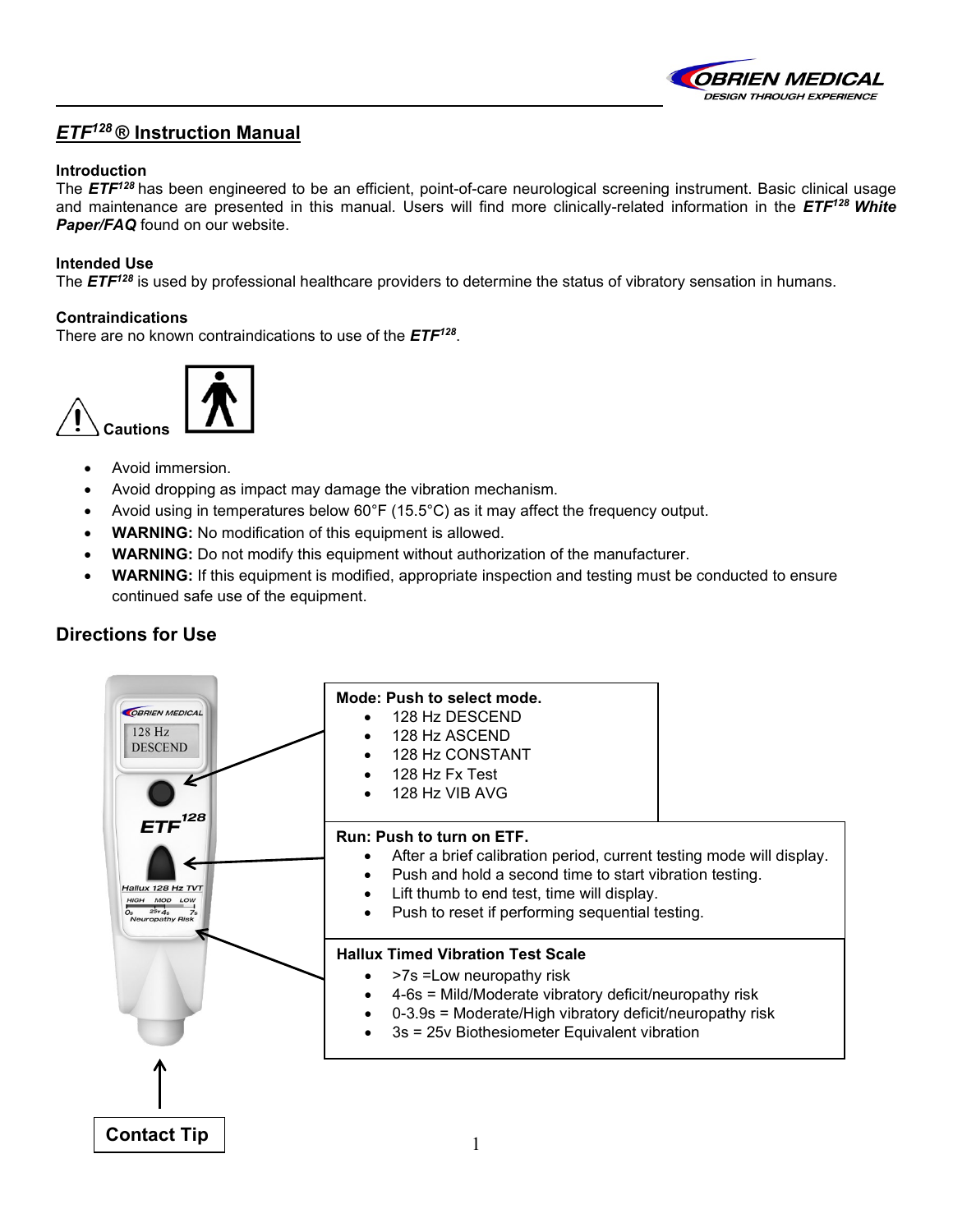#### **Clinical Protocol- Timed Vibration Test (TVT) 128Hz Descending Mode**

- 1. Touch patient contact tip to the desired anatomical location.
- 2. Push the *RUN* button with thumb. The current output mode will display.
- 3. Push and hold the *RUN* button and ask patient to report when perceived vibrations fade out.
- 4. When patient indicates that vibrations have faded, lift thumb off the *RUN* button.
- 5. Elapsed time in seconds will display. If testing hallux, the reference scale on front of unit will provide status of vibratory sensation.

#### **Clinical Protocol- TVT 128Hz Ascending Mode**

- 1. Touch patient contact tip to the desired anatomical location.
- 2. Push the *RUN* button with thumb. The current output mode will display.
- 3. Push and hold the *RUN* button and ask patient to report when perceived vibrations begin.
- 4. When patient indicates that vibrations have begun, lift thumb off the *RUN* button.
- 5. Elapsed time in seconds will display. If testing hallux, the reference scale on the front of unit will provide status of vibratory sensation.

#### **Clinical Protocol- TVT 128Hz Constant Mode- for On/Off Testing Method**

- 1. Touch patient contact tip to the desired anatomical location.
- 2. Push the *RUN* button with thumb. The current output mode will display.
- 3. Push and hold the *RUN* button and ask patient to report if they perceive vibrations.
- 4. If patient perceives vibration, lift thumb off the *RUN* button. Ask patient if they still feel the vibrations.
- 5. These steps may be repeated to assess patient's ability to perceive vibrations at multiple locations.

#### **Clinical Protocol-128 Hz FX Test Mode**- **fracture/stress fracture test**

- 1. Touch patient contact tip to the desired anatomical location while in FX Test Mode.
- 2. Push and hold the *RUN* button and ask patient to report if they perceive increased pain.

#### **Clinical Protocol- TVT 128Hz Vibroception Averaging Mode**

#### **Step One**

- 1. Touch patient contact tip to the desired anatomical location.
- 2. Push the *RUN* button with thumb. The descending output mode will display.
- 3. Push and hold *RUN* button (**STEP ONE VIB AVG** will display) and ask patient to report when perceived vibrations fade out.
- 4. When patient indicates that vibrations have faded, lift thumb off the *RUN* button.

#### **Step Two**

- 1. Maintaining the unit in the same location push and hold the *RUN* button (**STEP TWO VIB AVG** will display) and ask patient to report when perceived vibrations begin.
- 2. When patient indicates that vibrations have begun, lift thumb off the *RUN* button.
- 3. Average elapsed time in seconds will display. If testing the hallux, the reference scale on the front of the unit will provide status of vibratory sensation.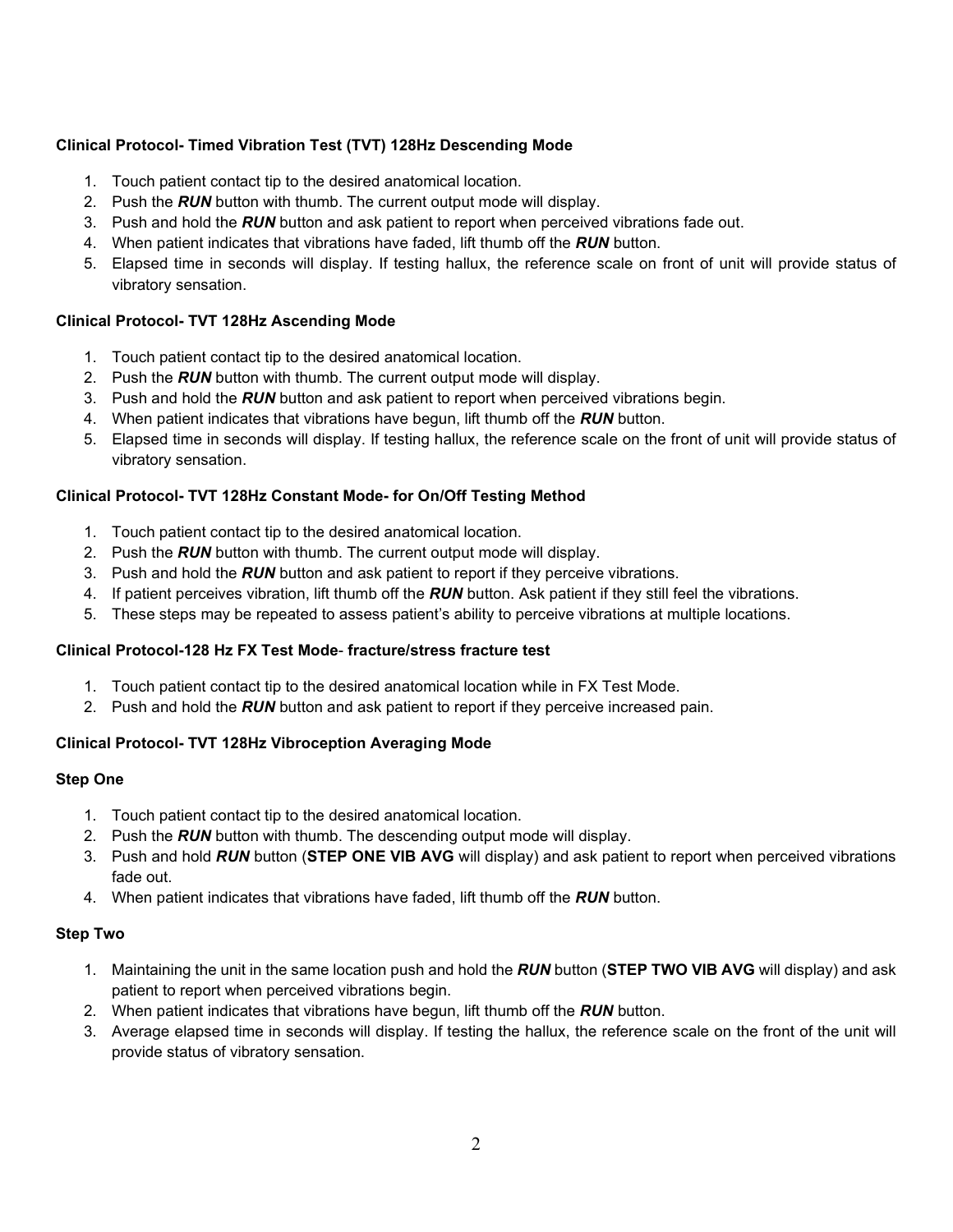#### **Output Modes**

- **Timed Vibration Test (TVT) 128 Hz Descending**: This mode creates approximately the same output as the traditional tuning fork. Vibrational output amplitude starts out high and tapers to zero over a 25 second period. In clinical use, patients will tell providers when they can no longer feel the vibrations. This point is known as vibration disappearance threshold (VDT) disappearance. The timer counts up from 0 to 25 seconds in this test.
- **TVT 128 Hz Ascending**: Vibrational output amplitude in this mode is the reverse of the traditional tuning fork. Amplitude starts at zero and progresses to its highest point over a 25 second period. The point at which patients start to feel the vibrations is known as vibration perception threshold (VPT). It is possible that some patients may find it easier to identify when this point appears as opposed to VDT (1). The timer counts down from 25 to 0 seconds in this test.
- **128 Hz Constant**: This mode provides constant vibrational output amplitude set to the equivalent of the 25v level in a traditional biothesiometer. This allows users to quickly assess patients for the presence or absence of neuropathy using this established reference standard (2). It should be noted that 3 seconds in the 128 Hz Descending and Ascending Modes is also equivalent the 25v biothesiometer output. Additionally, some users may prefer this mode for testing by the On-Off method (3).
- **128 Hz Fx Test:** This mode provides a constant maximum output of vibrations at 128Hz for as long as the user holds down the Run button. Users hold the contact tip on suspected fracture or stress fracture sites to see if a pain response is elicited. Traditional tuning forks are often used for this purpose to screen for potential fractures.
- **TVT 128 Hz Averaging**: This mode combines the descending and ascending modes into a two-step test. The user interface will take clinicians and patients through descending and ascending tests. The resulting "Vibroception Average" is then displayed. Some researchers suggest this averaging technique may be more representative of a patient's vibratory sensation than VPT or VDT alone (4).

#### **Maintenance and Care**

- The unit may be wiped clean with isopropyl alcohol or with soapy water and a damp towel. It is recommended that the contact tip be wiped clean with alcohol before and after each patient use.
- Replace batteries when the "**REPLACE BATTERY**" message displays. In order to provide a standardized vibratory output, the unit will stop functioning below a set power level. When the unit reaches this threshold, the batteries must be replaced to resume testing.
- Three "AAA" batteries are needed to run the unit. It is recommended that users obtain high-quality alkaline batteries. The unit is expected to perform for 6-8 weeks with moderate use\*.
- Replace all used batteries in your device at the same time. Insert batteries properly, with the plus (+) and minus (–) terminals aligned correctly.
- Where possible, recycle your batteries where communities offer recycling or collection programs. You can contact your local government for information about the disposal options in your area.



**\***Based on 280 patient tests in TVT 128Hz Descending mode (two individual test sites/patient) over the course of 8 weeks.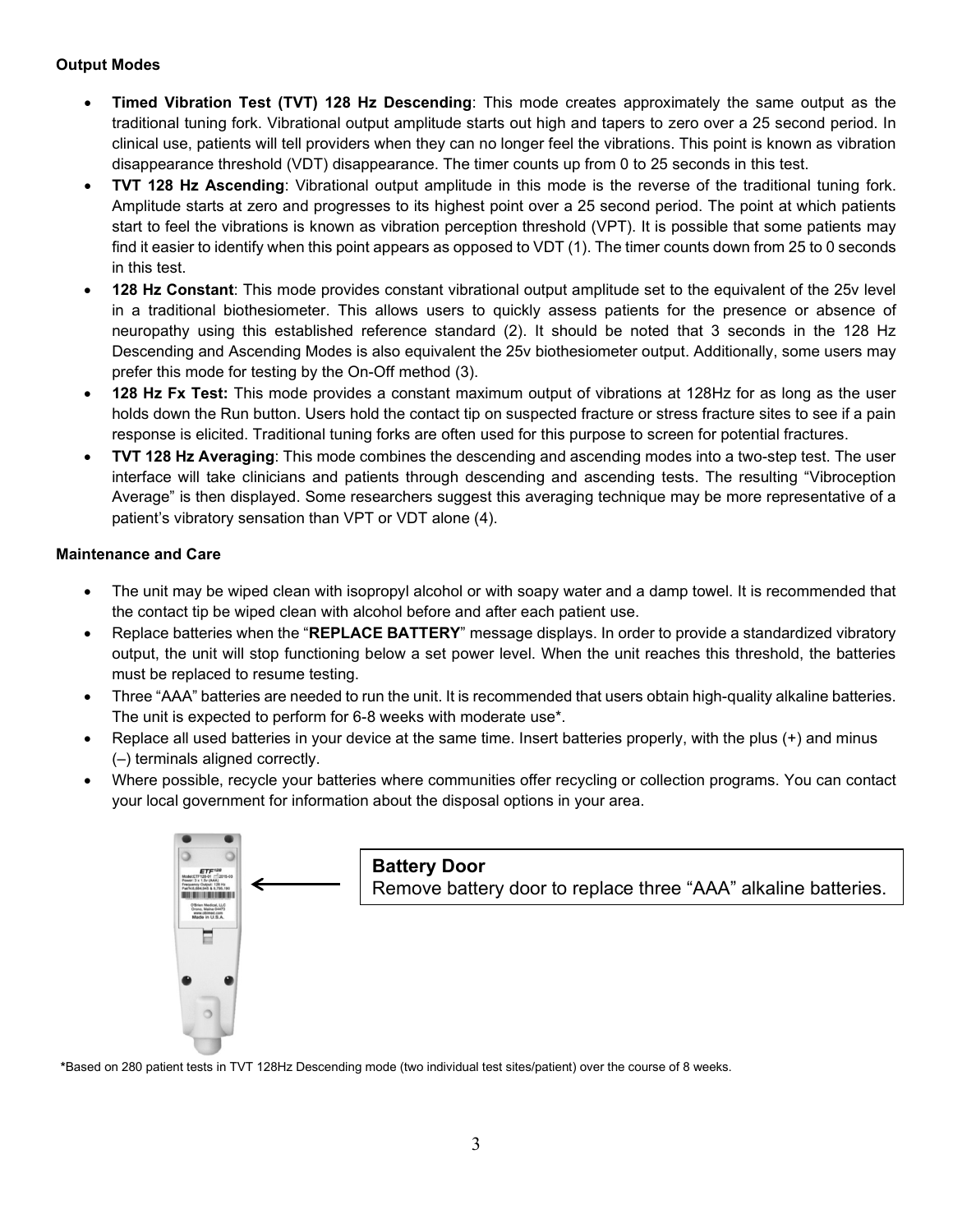#### **Risk Analysis**

**Ultrasound/Infrasound:** The *ETF128* does not emit ultrasound or infrasound. The frequency emitted is 128 Hz.

**Fire Risk:** The components used in this device do not pose a fire risk.

**Software Error:** A "Replace Battery" message will display when the battery power is too low to run the unit. If this occurs, users should replace the three "AAA" batteries as noted above.

**Report Usability:** The *ETF128* is used by professional healthcare providers to determine the status of vibratory sensation in humans. Normal operation presents low risk to patients. The *ETF128* is intended for external use only. Internal use may result in injury.



Please recycle per European Community directive 2012/19/EU on waste electrical and electronic equipment.

#### **Environmental Requirements:**

Operation Temperature: 15.5°C - 40°C (60°F-104°F) Storage temperature: -20°C - 55°C (-4°F-131°F) Ambient Humidity: ≤80%, no condensation in operation ≤93%, no condensation in storage

**Declaration:** The materials which users can come into contact with are non-toxic and comply with ISO13485 standards.

#### **References**

- 1. [Duke J,](http://www.ncbi.nlm.nih.gov/pubmed?term=Duke%20J%5BAuthor%5D&cauthor=true&cauthor_uid=17846743) [McEvoy M,](http://www.ncbi.nlm.nih.gov/pubmed?term=McEvoy%20M%5BAuthor%5D&cauthor=true&cauthor_uid=17846743) [Sibbritt D,](http://www.ncbi.nlm.nih.gov/pubmed?term=Sibbritt%20D%5BAuthor%5D&cauthor=true&cauthor_uid=17846743) [Guest M,](http://www.ncbi.nlm.nih.gov/pubmed?term=Guest%20M%5BAuthor%5D&cauthor=true&cauthor_uid=17846743) [Smith W,](http://www.ncbi.nlm.nih.gov/pubmed?term=Smith%20W%5BAuthor%5D&cauthor=true&cauthor_uid=17846743) [Attia J.](http://www.ncbi.nlm.nih.gov/pubmed?term=Attia%20J%5BAuthor%5D&cauthor=true&cauthor_uid=17846743) Vibrotactile threshold measurement for detecting peripheral neuropathy: defining variability and a normal range for clinical and research use. [Diabetologia.](http://www.ncbi.nlm.nih.gov/pubmed/?term=Vibrotactile+threshold+measurement+for+detecting+peripheral+neuropathy%3A+defining+variability+and+a+normal+range+for+clinical+and+research+use) 2007; 50: 2305-12.
- 2. [Miranda-Palma B1](http://www.ncbi.nlm.nih.gov/pubmed/?term=Miranda-Palma%20B%5BAuthor%5D&cauthor=true&cauthor_uid=16126117), [Sosenko JM,](http://www.ncbi.nlm.nih.gov/pubmed/?term=Sosenko%20JM%5BAuthor%5D&cauthor=true&cauthor_uid=16126117) [Bowker JH,](http://www.ncbi.nlm.nih.gov/pubmed/?term=Bowker%20JH%5BAuthor%5D&cauthor=true&cauthor_uid=16126117) [Mizel MS,](http://www.ncbi.nlm.nih.gov/pubmed/?term=Mizel%20MS%5BAuthor%5D&cauthor=true&cauthor_uid=16126117) [Boulton AJ.](http://www.ncbi.nlm.nih.gov/pubmed/?term=Boulton%20AJ%5BAuthor%5D&cauthor=true&cauthor_uid=16126117)A comparison of the monofilament with other testing modalities for foot ulcer susceptibility. [Diabetes Res Clin Pract.](http://www.ncbi.nlm.nih.gov/pubmed/?term=A+comparison+of+the+monofilament+with+other+testing+modalities+for+foot+ulcer+susceptibility+B.+Miranda-Palma+a%2C+J.M.+Sosenko+a%2C*%2C+J.H.+Bowker+b%2C+M.S.+Mizel+b%2C+A.J.M.+Boulton+a) 2005 Oct;70(1):8-12.
- 3. Perkins BA, Olaleye D, Zinman B, Bril V. Simple screening tests for peripheral neuropathy in the diabetes clinic. Diabetes Care 2001; 24: 250-256.
- 4. [Martin CL,](http://www.ncbi.nlm.nih.gov/pubmed?term=Martin%20CL%5BAuthor%5D&cauthor=true&cauthor_uid=20833868) [Waberski BH,](http://www.ncbi.nlm.nih.gov/pubmed?term=Waberski%20BH%5BAuthor%5D&cauthor=true&cauthor_uid=20833868) [Pop-Busui R,](http://www.ncbi.nlm.nih.gov/pubmed?term=Pop-Busui%20R%5BAuthor%5D&cauthor=true&cauthor_uid=20833868) [Cleary PA,](http://www.ncbi.nlm.nih.gov/pubmed?term=Cleary%20PA%5BAuthor%5D&cauthor=true&cauthor_uid=20833868) [Catton S,](http://www.ncbi.nlm.nih.gov/pubmed?term=Catton%20S%5BAuthor%5D&cauthor=true&cauthor_uid=20833868) [Albers JW,](http://www.ncbi.nlm.nih.gov/pubmed?term=Albers%20JW%5BAuthor%5D&cauthor=true&cauthor_uid=20833868) [Feldman EL,](http://www.ncbi.nlm.nih.gov/pubmed?term=Feldman%20EL%5BAuthor%5D&cauthor=true&cauthor_uid=20833868) [Herman WH.](http://www.ncbi.nlm.nih.gov/pubmed?term=Herman%20WH%5BAuthor%5D&cauthor=true&cauthor_uid=20833868) Vibration perception threshold as a measure of distal symmetrical peripheral neuropathy in type 1 diabetes: results from the DCCT/EDIC study. Diabetes Care 2010; 33: 2635-41.

### **O'Brien Medical One-Year Limited Warranty**

This O'Brien Medical product is warranted to be free from original defects in material and workmanship and to perform in accordance with O'Brien Medical's specifications under normal use. The warranty period begins from the date of purchase from the company or its authorized distributors and continues for a period of one (1) year from this date. The company's obligation is limited to the repair or replacement of components determined by the company to be defective within the warranty period. These warranties extend to the original purchaser and cannot be assigned or transferred to any third party. This warranty shall not apply to any damage or product failure determined by the company to have been caused by misuse, accident (including shipping damage), neglect, improper maintenance, modification, or repair by someone other than the company or one of its authorized service representatives.

These express warranties are in lieu of any and all other warranties, express or implied, including the warranties of merchantability and fitness for a particular purpose, and no other person has been authorized to assume for the company any other liability in connection with the sale of the product. The company shall not be liable for any loss or damages, whether direct, incidental, or consequential, resulting from the breach of any express warranty, except as set forth herein.

© 2022/23 O'Brien Medical, LLC All rights reserved. No one is permitted to reproduce or duplicate, in any form, this manual or any part thereof without permission from O'Brien Medical. O'Brien Medical assumes no responsibility for any injury to anyone, or for any illegal or improper use of the product, that may result from failure to properly use the product in accordance with the instructions, cautions, or statement of intended use published in this manual.